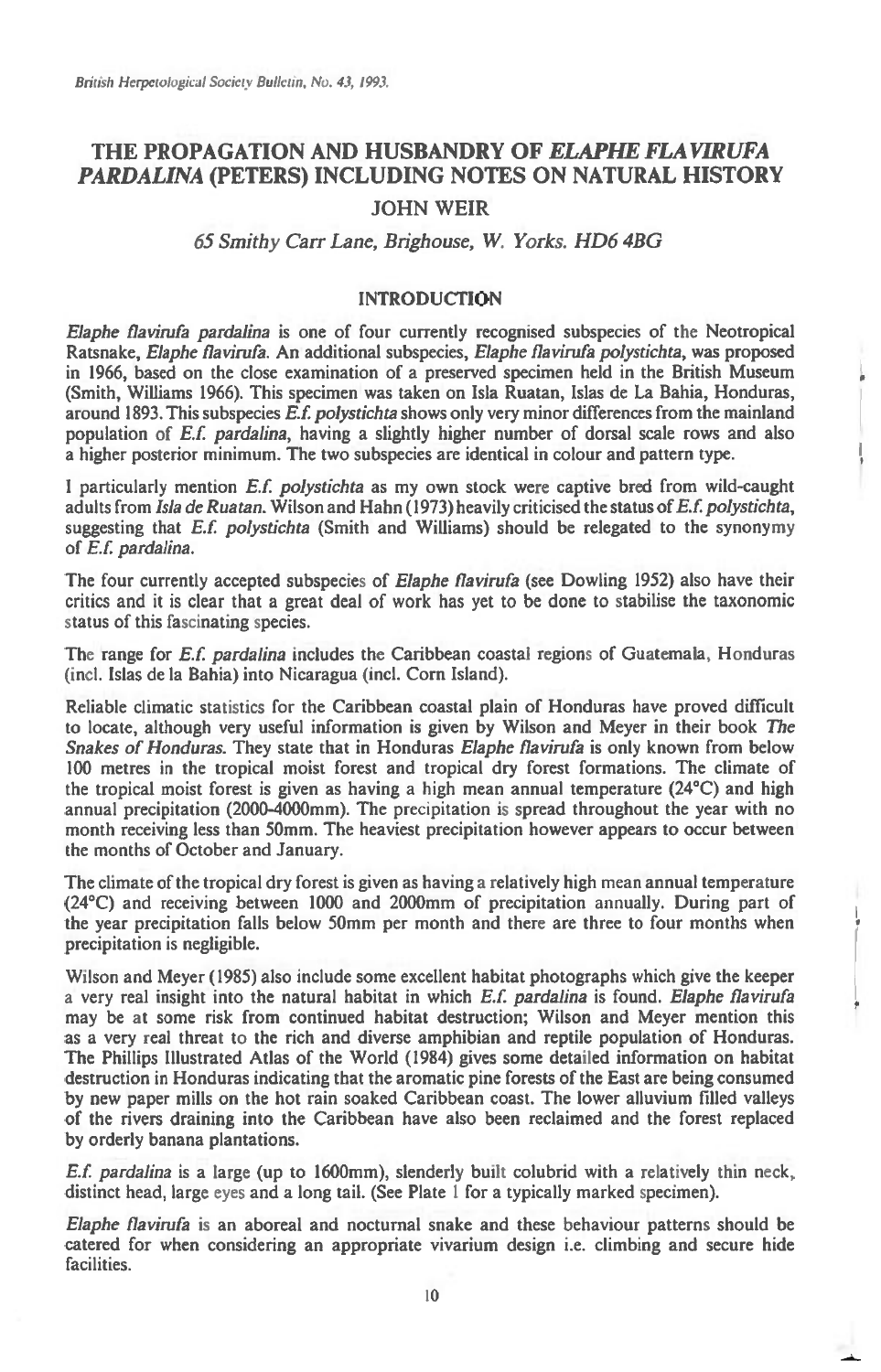*Elaphe flavirufa* **is poorly represented in collections and its propagation is indeed a rare event. During 1990 I acquired four captive bred hatchlings of** *E.f. pardalina* **and in 1992 achieved what I believe to be the first U.K. captive breeding of this species. All four hatchlings were from wild caught parents and are unrelated, female 1 (F1) hatched in August 1989 and F2, male 1 (M1) and M2 hatched in August 1990.** 

**Clearly the climate statistics that are available for Honduras give a pointer to certain parameters that must be met for the well being of this species in the vivaria. From my experience temperature and humidity are both extremely important in the adopted regime for the captive care of**  *E.f. pardalina.* **It should be noted that as a tropical species it does not require a period of harsh winter cooling as with the more commonly kept temperate N. American** *Elaphe* **sp.** 

**The temperature in the vivarium should be stablized at around 25°C through the year. Higher temperatures are tolerated in Summer but these should not be excessive. A very slight cooling period from November to February appears to be beneficial but at no time should the temperature be allowed to fall below 20°C for any length of time. Below 20°C digestion of food items ceases and regurgitation takes place. F1 experienced this problem during an unchecked heater tube failure, although recovery was complete when the recommended temperature was again maintained.** 

**Too dry an environment causes severe problems with sloughing, but this is easily overcome by periodic misting of the vivarium and daily misting of the snake during ecdysis. I now have a large pile of sphagnum moss in each vivarium which is kept permanently damp. My preferred substrate has also been changed from corn cob chips to coir — a peat alternative made from crushed coconut husks. Before making these changes to my husbandry techniques MI experienced two very bad sloughs in quick succession; no problems have been experienced since. F1 was housed immediately in a small drawer type vivarium, due to her size. F2, M1 and M2 were initially reared in plastic boxes on a rack system, heated by a 45w horticultural cable; they were moved into individual vivaria at 8 months of age.** 

**The vivaria lighting is set at 12 hours on and 12 hours off for the whole year. Expensive UV tubes are not necessary (i.e. True-lite) as, is already mentioned,** *Elaphe flavirufa* **is nocturnal.** 

**Feeding is unproblematic as all my specimens have a strong feeding response, accepting on a regular basis pre-killed laboratory mice of an appropriate size. Occasionally food items are refused, in particular during the slight cooling period and during the mating season (males only).** 

**In the vivaria each drawer unit is lined with newspaper and in the main compartment climbing branches are provided; fresh drinking water is available at all times.** 

**Behaviour in the vivaria has proved to be very predictable: each snake appears at around 22:00 to climb in the branches and hunt for food. They appear very much to enjoy their arboreal activities and I feel it is very inappropriate to house them in plastic boxes much beyond the hatchling stage. (i.e. up to 8 months). Although not stated in any available literature I feel it is highly probable that in the wild small birds will also be taken.** 

*E. flavirufa is* **a highly nervous snake and does not react well to being handled, thus they are rarely removed from their vivaria. If handled they are prone to very rapid movements and it is not unusual for a lightning strike to take place.** 

**At the beginning of 1992 I decided that all four snakes had developed sufficiently to consider an attempt at breeding this species.** 

**On the 6/4/92, M1 was introduced into the vivarium of F1 and M2 to F2; at this time F1 was of age 30 months and F2, MI and M2 of age 18 months. At 22:30 on the same day F2 and M2 were observed clearly coupled high up in the branches of their vivarium. On 8/4/92 F I and MI were similarly observed coupled at 22.45 and separated at 23.35. Over the next few days semen stains were found regularly in both vivaria, including the drawer**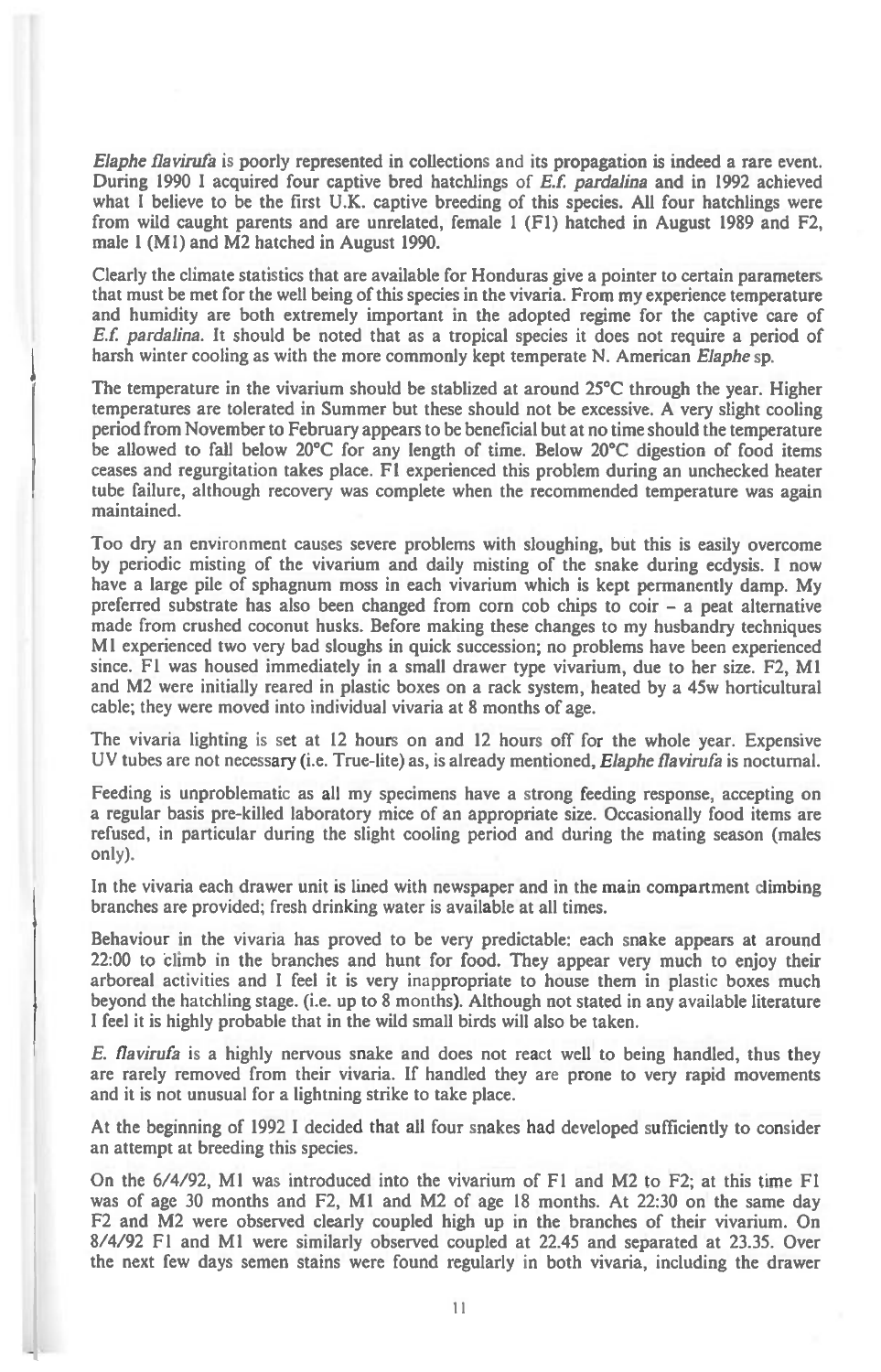

Female *Elaphe Ilavirufa pardalina,* clearly gravid. Plate 1.



2. Elaphe favirufa pardalina during oviposition.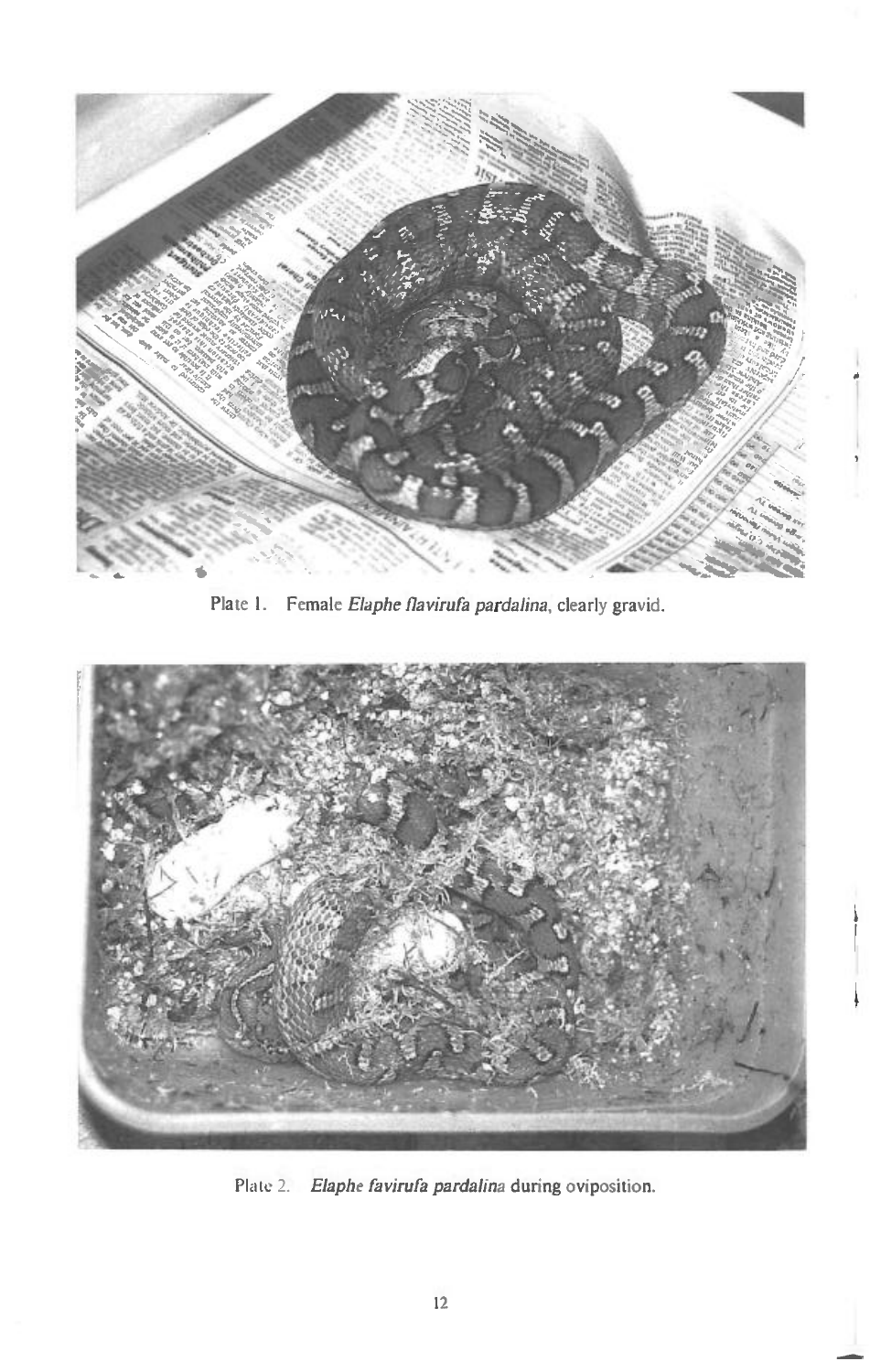## **Table 1. REPRODUCTIVE DATA FOR** *ELAPHE FLAVIRUFA PARDALINA*

| PAIRINGS                | F1/M1         | F2/M2           |  |  |
|-------------------------|---------------|-----------------|--|--|
| <b>Mating Dates</b>     | 8/4/92        | 6.8.<br>11/4/92 |  |  |
| Pre-Oviposition Slough  | 28/5/92       | 25<br>26/5/92   |  |  |
| Date of Oviposition     | 4/6/92        | 4/6/92          |  |  |
| <b>Gestation Period</b> | 57 Days       | 54-59           |  |  |
| Clutch Size             | 5             | 4               |  |  |
| Incubation Temp. °C     | $26 - 30$     | $26 - 30$       |  |  |
| Incubation Period       | 69-70 Days    | 69              |  |  |
| Date of Hatch           | 12<br>13/8/92 | 12/8/92         |  |  |
| Fertility               | 40%           | 50%             |  |  |

BOTH FEMALES LAID BETWEEN 08.00 AND 16.00

## **Table 2. EGG AND HATCHLING DATA**

| <b>FEMALE 1</b> |           |                        |               |               |               | <b>FEMALE 2</b> |                |                        |           |                   |               |               |             |
|-----------------|-----------|------------------------|---------------|---------------|---------------|-----------------|----------------|------------------------|-----------|-------------------|---------------|---------------|-------------|
| Egg             | L<br>(cm) | W<br>(c <sub>m</sub> ) | Weight<br>(g) | Hatch<br>Date | Ist<br>Slough | Ist<br>Feed     | Egg            | L<br>(c <sub>m</sub> ) | W<br>(cm) | Weight<br>(g)     | Hatch<br>Date | 1st<br>Slough | 1st<br>Feed |
| t               | 6.2       | 2.7                    |               | 12/8          | 21/8          | 21/8            | ī              | 6.6                    | 3.1       |                   | 12/8          | 21/8          | 3/9         |
| $\overline{c}$  | 6.85      | 2.6                    | 25.75         | $\frac{1}{2}$ |               |                 | $\overline{2}$ | $6 - 7$                | $2 - 75$  | 25.38             | 12/8          | 22/8          | 22/8        |
| $\mathfrak{Z}$  | 6         | 2.3                    | $\frac{1}{3}$ | <b>INF</b>    |               |                 | 3              | 6                      | 2.25      | m<br>$\mathbf{H}$ | INF           |               |             |
| $\overline{4}$  | 5.9       | 2.2                    | ×             | INF           |               |                 | 4              | 6.8                    | 2.3       | $\times$          | <b>INF</b>    |               |             |
| 5               | 6.8       | 2.6                    |               | 13/8          | 22/8          | 1/9             |                |                        |           |                   |               |               |             |

\* This Egg went full term but did not hatch naturally. It was opened after 10 further days incubation and was found to contain a live deformed neonate.